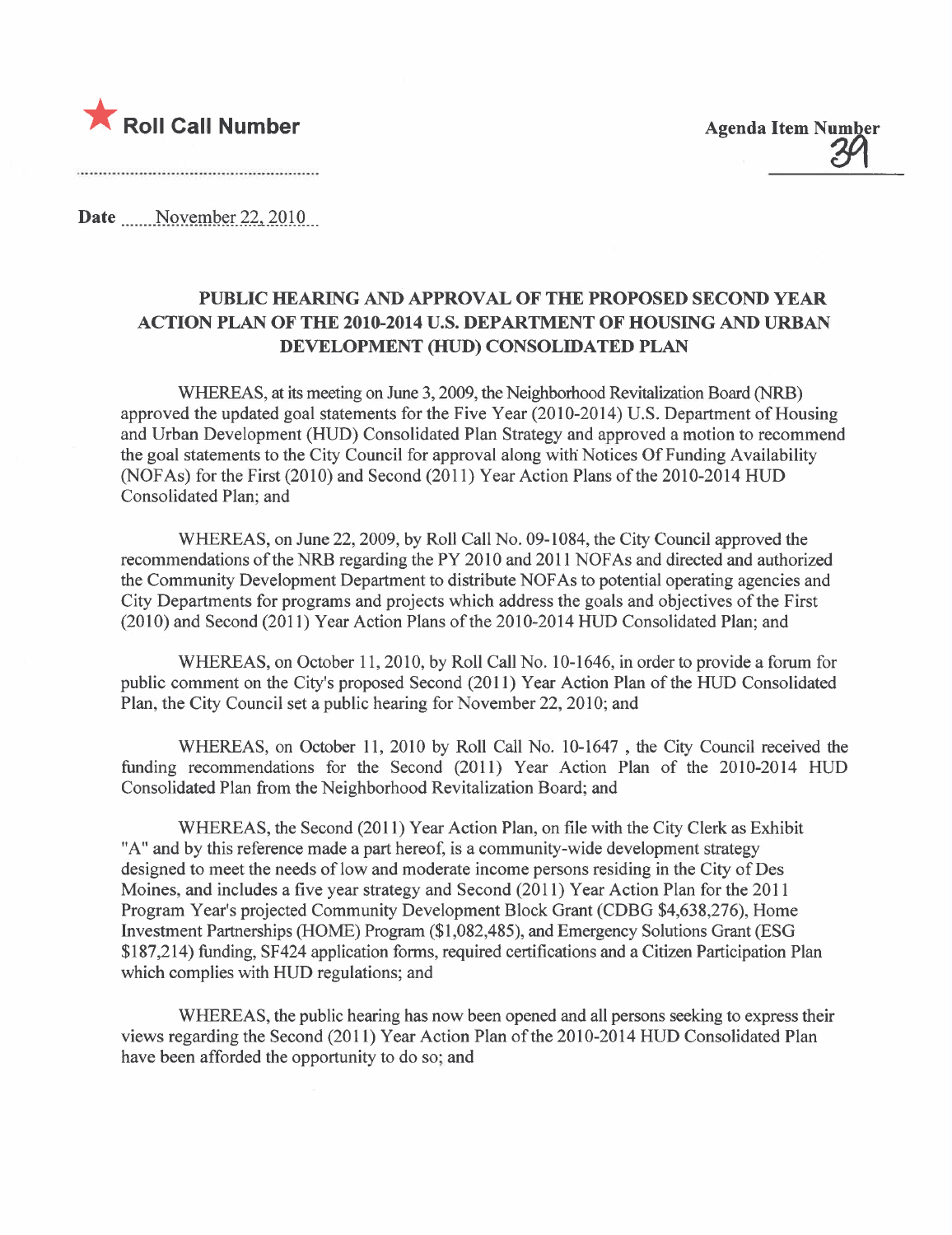

 $39$ 

Date ....\_\_NQx~mJ:~L2\_2-'\_iQl-Q..

WHEREAS, to implement the activities proposed by the agencies receiving 2011 CDBG. HOME, and ESG funding, City staff wil work with the operating agencies to develop contracts that comply with all applicable federal, state, and local laws.

NOW THEREFORE, BE IT RESOLVED by the City Council of the City of Des Moines, Iowa, that the public hearing to obtain citizen views and comments on the proposed Second (2011) Year Action Plan of the 2010-2014 HUD Consolidated Plan is hereby closed and that all citizen views and comments are hereby received and filed.

BE IT FURTHER RESOLVED that, the comments and recommendations of the City Manager as set out in Council Communication No. 10- $\sqrt{08}$ , are hereby received, filed and approved.

BE IT FURTHER RESOLVED that, the Second (2011) Year Action Plan of the 2010-2014 HUD Consolidated Plan including the recommended funding allocations, consisting ofCDBG, HOME, ESG funding and any modifications made by this Council, is hereby approved.

BE IT FURTHER RESOLVED that, the City Manager or his designee is hereby authorized and directed to execute the required SF 424 (Exhibit A) and certification forms (Exhibit B) and to submit the Second (2011) Year Action Plan of the 2010-2014 HUD Consolidated Plan (Exhibit C) to the U.S. Deparment of Housing and Urban Development.

BE IT FURTHER RESOLVED that, consistent with Roll Call No. 96-1034, dated March 18, 1996 regarding contract and amendment procedures for CDBG, HOME, and ESG funded projects, the City Council authorizes and directs the City Manager to approve and execute the detailed work programs and written agreements with sub-recipient entities implementing all projects contained in the Second (2011) Year Action Plan in accordance with City Council approval of the Consolidated Plan and the projects listed therein.

BE IT FURTHER RESOLVED that, consistent with Roll Call No. 96-1034, dated March 18, 1996 regarding contract and amendment procedures for CDBG, HOME, and ESG funded projects, the City Council authorizes and directs the City Manager to approve and execute amendments to any program year's work programs that do not include any substantive change in the location, level of service, time period, budget or project purpose.

BE IT FURTHER RESOLVED that, consistent with Roll Call No. 96-1034, dated March 18, 1996 regarding contract and amendment procedures for CDBG, HOME, and ESG funded projects, all proposed amendments to work programs and written agreements with sub-recipient entities that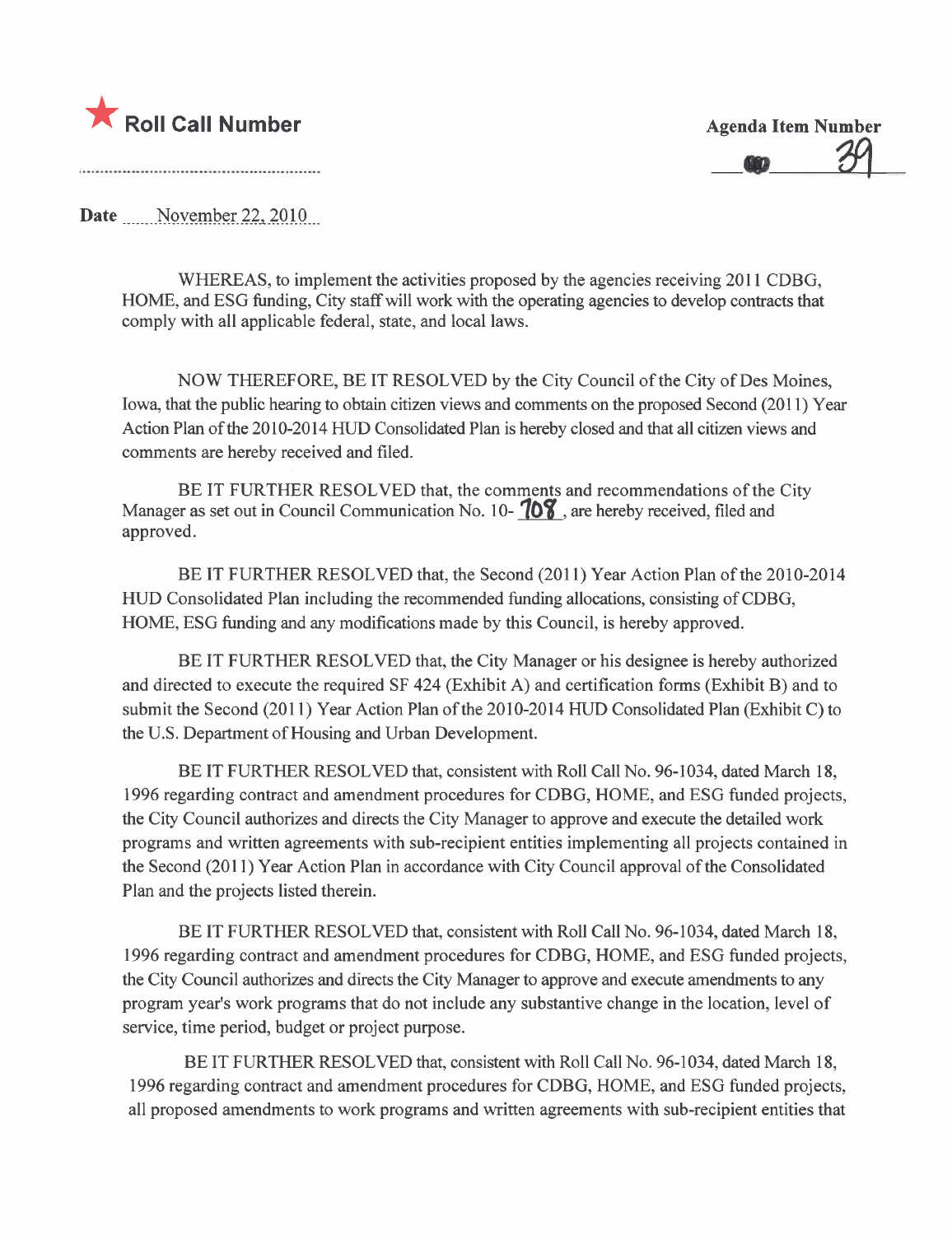

Date  $\frac{\text{November 22, 2010}}{9}$ 

are not in accordance with City Council approval of the Consolidated Plan and the projects listed therein or that constitute a substantive change in the location, level of service, time period, budget or project purpose shall be submitted to the citizen review process and City Council for consideration and approval prior to execution by the City Manager.

(Council Communication No.  $10-708$  )

FORM APPROVED: MOVED BY TO ADOPT

Michael F. Kelley Assistant City Attorney

COUNCIL ACTION YEAS NAYS PASS ABSENT **COWNIE** COLEMAN **I, DIANE RAUH**, City Clerk of said City hereby **GRIESS** certify that at a meeting of the City Council of said City of Des Moines, held on the above date, HENSLEY **ALGENT ACCESS** among other proceedings the above was adopted. **MAHAFFEY** MEYER **IN WITNESS WHEREOF**, I have hereunto set my MOORE hand and affixed my seal the day and year first above written. TOTAL MOTION CARRIED APPROVED Mayor City Clerk

**Agenda Item Number**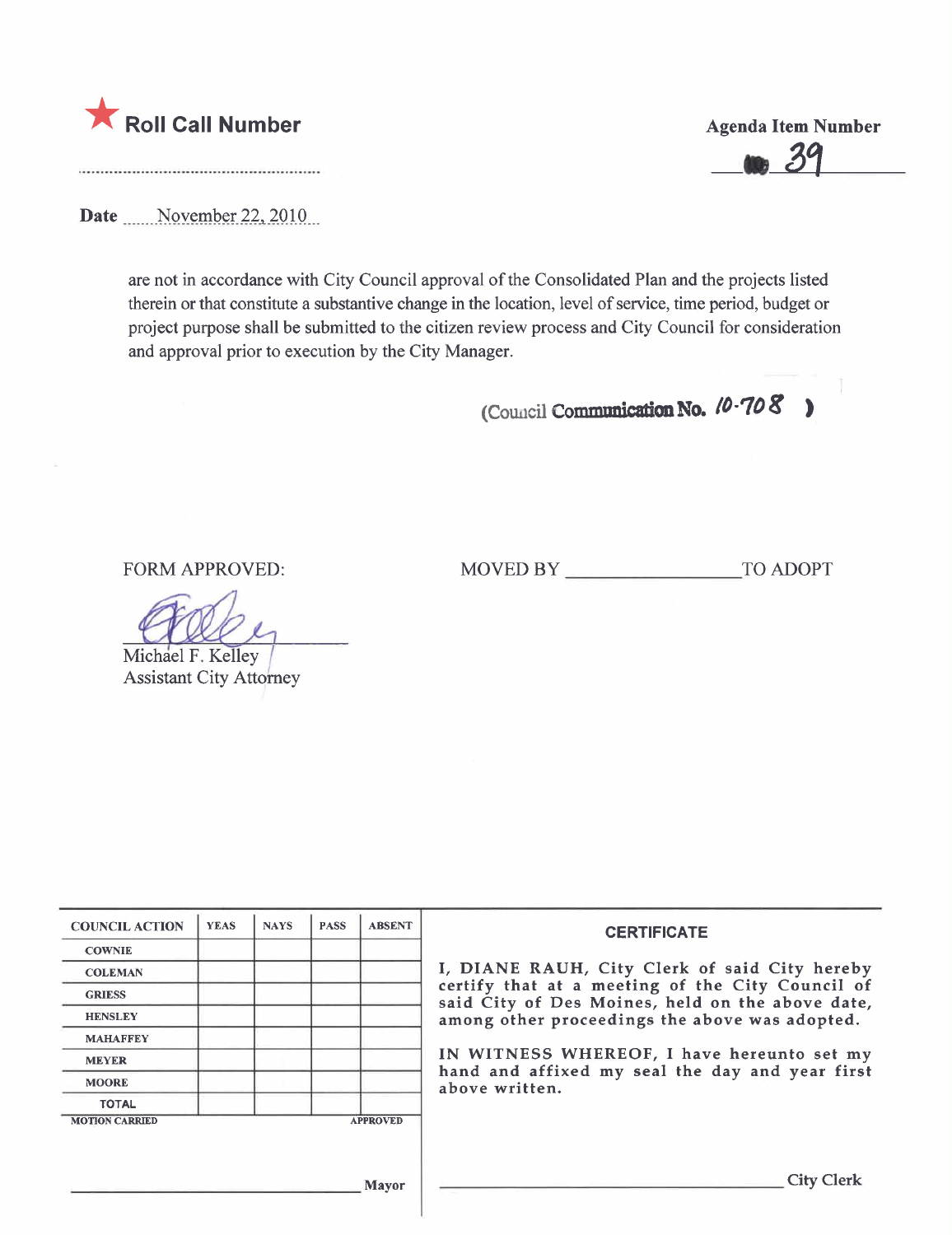| 2011 PROPOSALS                                        |                         |          |                                |                            |          |                                        |          |             |                |
|-------------------------------------------------------|-------------------------|----------|--------------------------------|----------------------------|----------|----------------------------------------|----------|-------------|----------------|
|                                                       | <b>2010 ALLOCATIONS</b> |          | 2011 CDBG<br><b>Reductions</b> | <b>VFS Recommendations</b> |          | Recommendations<br><b>City Manager</b> |          |             |                |
|                                                       | <b>HOTE</b><br>CDEG     | 555      | CORG                           | <b>CHIER</b>               | ESG      | <b>HEIGH</b><br><b>GBBC</b>            | ESG      | EGT 12.     | $\frac{8}{15}$ |
| <b>Code Enforcement</b>                               |                         |          |                                |                            |          |                                        |          |             |                |
| NID - NH Based Service Delivery                       | \$1,064,184             |          |                                | \$1416,184                 |          | \$1,416,184                            |          | \$1,416,184 |                |
| Econ. Development - Commercial Redevelopment          |                         |          |                                |                            |          |                                        |          |             |                |
| OED-Neighborhood Commercial Revit. Loan Program       | \$100,000               |          |                                | \$100,000                  |          | \$100,000                              |          | \$100,000   |                |
| Economic Development - Microenterprises               |                         |          |                                |                            |          |                                        |          |             |                |
| OED-Economic Development Financial Ast. Program       | \$100,000               |          |                                | \$100.000                  |          | \$100,000                              |          | \$100.000   |                |
| SED Microenterprise Development                       | \$50,000                |          | \$25,000                       | \$25.000                   |          | \$25,000                               |          | \$25,000    |                |
| Homeless - Emergency Shelter & Support Services       |                         |          |                                |                            |          |                                        |          |             |                |
| Catholic Charities-St Joseph Emergency Family Shelter |                         | \$27,000 |                                |                            | \$27,000 |                                        | \$27,000 | \$27,000    |                |
| Central lowa Shelter-Community Kitchen                | \$45,000                |          | \$22,500                       | \$22,500                   |          | \$22,500                               |          | \$22,500    |                |
| Central lowa Shelter - Emergency Homeless Shelter     |                         | \$50,000 |                                |                            | \$50,000 |                                        | \$50,000 | \$50,000    |                |
| Central lowa Shelter - Transit Shuttle Service        | \$20,000                |          | \$10,000                       | \$10,000                   |          | \$10,000                               |          | \$10,000    |                |
| CFI - Family Violence Center                          |                         | \$30,000 |                                |                            | \$30,000 |                                        | \$30,000 | \$30,000    |                |
| HHM-New Directions Shelter                            | \$40,000                |          | \$20,000                       | \$20,000                   |          | \$20,000                               |          | \$20 000    |                |
| HYC - Reggie's Place - (\$50,000 - Rent - one time)   | \$70,000                |          | \$10.000                       | \$10,000                   |          | \$10,000                               |          | \$10,000    |                |
| PHC - Clinic Operations Support                       | \$22,000                |          | \$11,000                       | \$11,000                   |          | \$11,000                               |          | \$11,000    |                |
| Homeless-Transitional Housing & Support Services      |                         |          |                                |                            |          |                                        |          |             |                |
| Beacon - Transitional Housing & Support Services      |                         | \$35,000 |                                |                            | \$35,000 |                                        | \$35,000 | \$35,000    |                |
| CFI - Compass Project                                 | \$20,000                |          | \$10,000                       | \$10,000                   |          | \$10.000                               |          | \$10,000    |                |
| Criminal Justice - Hansen House                       | \$15,000                |          | ន្ល                            |                            |          | \$7,500                                |          | \$7,500     |                |
| Home Connection - Transitional Housing Program        | \$24,786                | \$11,853 | \$12,393                       | \$11,500                   | \$11,853 | \$12,393                               | \$11,853 | \$24,245    |                |
| IHYC - Transitional Living/St. Outreach               |                         | \$24,000 |                                |                            | \$24,000 |                                        | \$24,000 | \$24,000    |                |
| MECCA - Transitional Housing                          | \$21,000                |          | \$10,500                       | \$10,500                   |          | \$10,500                               |          | \$10,500    |                |
| YWCA - Operating Costs                                | 8                       |          | ឝ                              |                            |          | ္တ                                     |          | င္တ         |                |

11/22/2010

Page 1

City of Des Moines